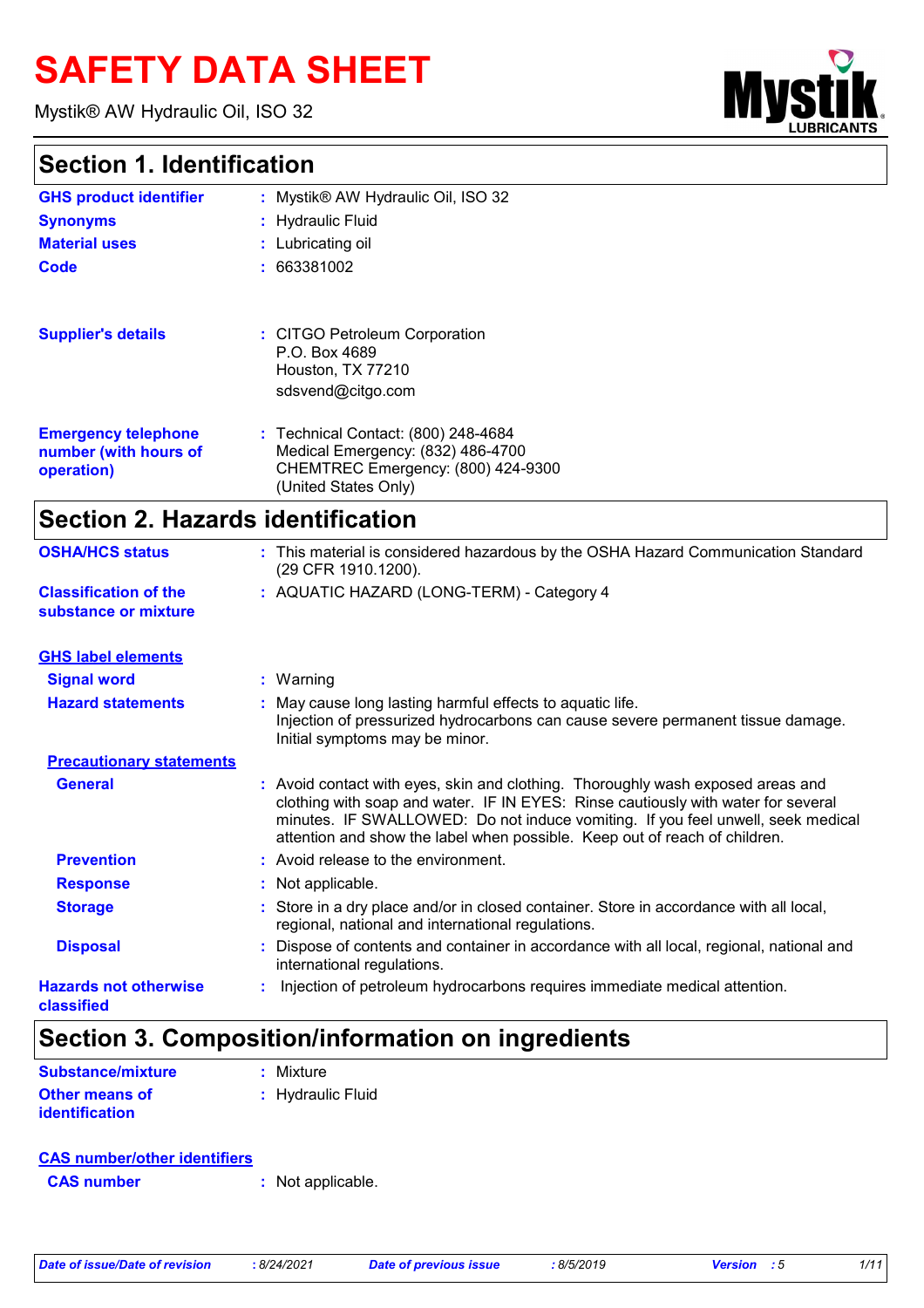## **Section 3. Composition/information on ingredients**

| <b>Ingredient name</b>                                    | %          | <b>CAS number</b> |
|-----------------------------------------------------------|------------|-------------------|
| Distillates (petroleum), hydrotreated heavy paraffinic    | I≥75 - ≤90 | 64742-54-7        |
| Distillates (petroleum), solvent-refined heavy paraffinic | I≥25 - ≤50 | 64741-88-4        |

Any concentration shown as a range is to protect confidentiality or is due to process variation.

**There are no additional ingredients present which, within the current knowledge of the supplier and in the concentrations applicable, are classified as hazardous to health or the environment and hence require reporting in this section.**

**Occupational exposure limits, if available, are listed in Section 8.**

## **Section 4. First aid measures**

#### **Description of necessary first aid measures**

| Eye contact         | : Immediately flush eyes with plenty of water, occasionally lifting the upper and lower<br>eyelids. Check for and remove any contact lenses. Continue to rinse for at least 10<br>minutes. Get medical attention if irritation occurs.                                                                                                                                                                                                                                                                                                                                                                                             |
|---------------------|------------------------------------------------------------------------------------------------------------------------------------------------------------------------------------------------------------------------------------------------------------------------------------------------------------------------------------------------------------------------------------------------------------------------------------------------------------------------------------------------------------------------------------------------------------------------------------------------------------------------------------|
| <b>Inhalation</b>   | : Remove victim to fresh air and keep at rest in a position comfortable for breathing. If<br>not breathing, if breathing is irregular or if respiratory arrest occurs, provide artificial<br>respiration or oxygen by trained personnel. It may be dangerous to the person providing<br>aid to give mouth-to-mouth resuscitation. Get medical attention if adverse health effects<br>persist or are severe. If unconscious, place in recovery position and get medical<br>attention immediately. Maintain an open airway. Loosen tight clothing such as a collar,<br>tie, belt or waistband.                                       |
| <b>Skin contact</b> | : Flush contaminated skin with plenty of water. Remove contaminated clothing and<br>shoes. Get medical attention if symptoms occur. Wash clothing before reuse. Clean<br>shoes thoroughly before reuse.                                                                                                                                                                                                                                                                                                                                                                                                                            |
| Ingestion           | : Wash out mouth with water. Remove dentures if any. Remove victim to fresh air and<br>keep at rest in a position comfortable for breathing. Do not induce vomiting unless<br>directed to do so by medical personnel. If vomiting occurs, the head should be kept low<br>so that vomit does not enter the lungs. Get medical attention if adverse health effects<br>persist or are severe. Never give anything by mouth to an unconscious person. If<br>unconscious, place in recovery position and get medical attention immediately. Maintain<br>an open airway. Loosen tight clothing such as a collar, tie, belt or waistband. |

| <b>Most important symptoms/effects, acute and delayed</b> |                                                                                                                                                                                                                                            |
|-----------------------------------------------------------|--------------------------------------------------------------------------------------------------------------------------------------------------------------------------------------------------------------------------------------------|
| <b>Potential acute health effects</b>                     |                                                                                                                                                                                                                                            |
| <b>Eye contact</b>                                        | : No known significant effects or critical hazards.                                                                                                                                                                                        |
| <b>Inhalation</b>                                         | : No known significant effects or critical hazards.                                                                                                                                                                                        |
| <b>Skin contact</b>                                       | Injection of pressurized hydrocarbons can cause severe permanent tissue damage.<br>Initial symptoms may be minor.                                                                                                                          |
| <b>Ingestion</b>                                          | : No known significant effects or critical hazards.                                                                                                                                                                                        |
| <b>Over-exposure signs/symptoms</b>                       |                                                                                                                                                                                                                                            |
| <b>Eye contact</b>                                        | : No specific data.                                                                                                                                                                                                                        |
| <b>Inhalation</b>                                         | : No specific data.                                                                                                                                                                                                                        |
| <b>Skin contact</b>                                       | : No specific data.                                                                                                                                                                                                                        |
| <b>Ingestion</b>                                          | : No specific data.                                                                                                                                                                                                                        |
|                                                           | Indication of immediate medical attention and special treatment needed, if necessary                                                                                                                                                       |
| <b>Notes to physician</b>                                 | : In the event of injection in underlying tissue, immediate treatment should include<br>extensive incision, debridement and saline irrigation. Inadequate treatment can result in<br>ischemia and gangrene. Early symptoms may be minimal. |
| <b>Specific treatments</b>                                | : Treat symptomatically and supportively.                                                                                                                                                                                                  |
| <b>Protection of first-aiders</b>                         | : No action shall be taken involving any personal risk or without suitable training. It may<br>be dangerous to the person providing aid to give mouth-to-mouth resuscitation.                                                              |
|                                                           |                                                                                                                                                                                                                                            |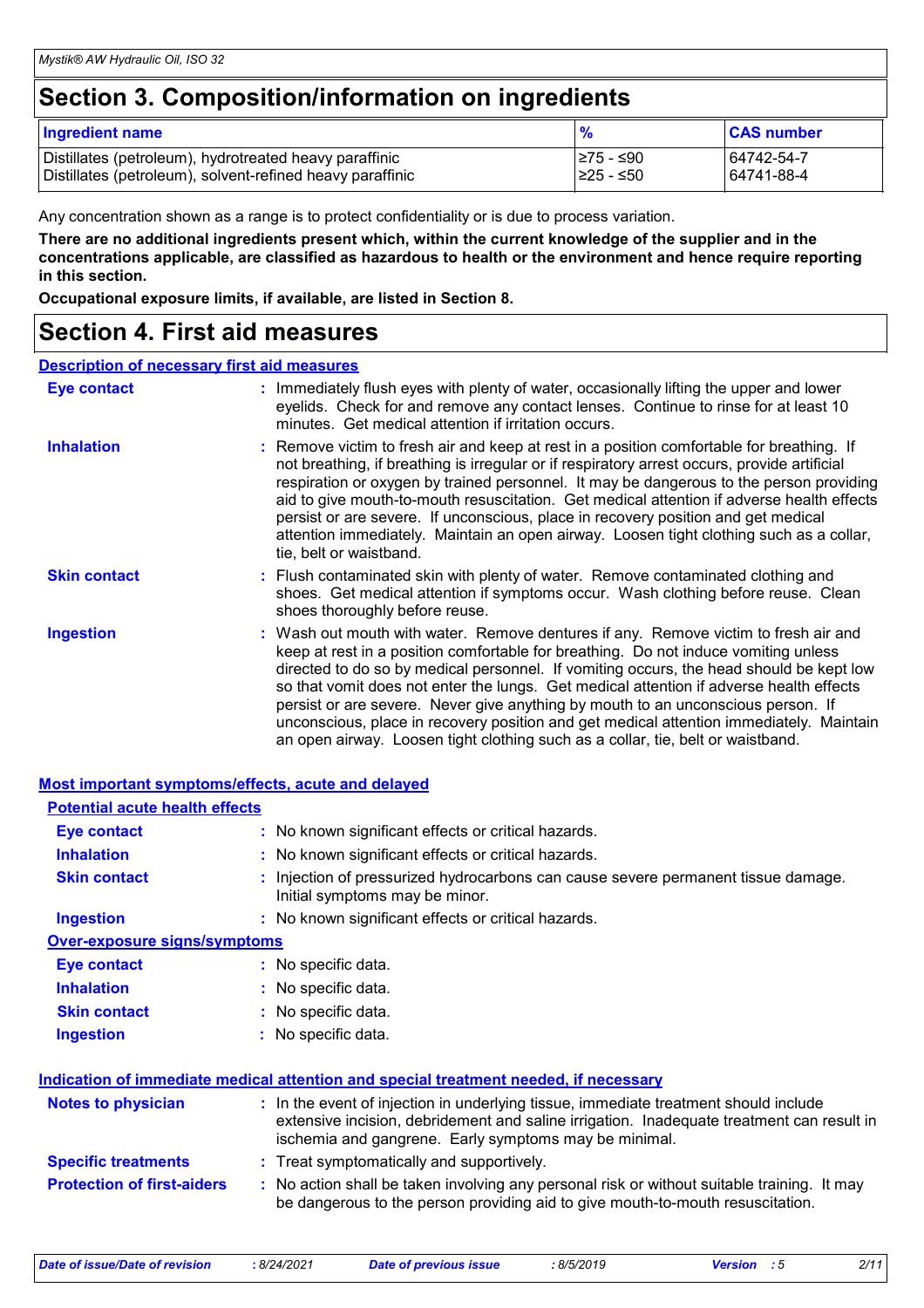## **Section 4. First aid measures**

**See toxicological information (Section 11)**

## **Section 5. Fire-fighting measures**

| <b>Extinguishing media</b>                               |                                                                                                                                                                                                                                                                                                        |
|----------------------------------------------------------|--------------------------------------------------------------------------------------------------------------------------------------------------------------------------------------------------------------------------------------------------------------------------------------------------------|
| <b>Suitable extinguishing</b><br>media                   | : Use an extinguishing agent suitable for the surrounding fire.                                                                                                                                                                                                                                        |
| <b>Unsuitable extinguishing</b><br>media                 | : None known.                                                                                                                                                                                                                                                                                          |
| <b>Specific hazards arising</b><br>from the chemical     | : In a fire or if heated, a pressure increase will occur and the container may burst. This<br>material may cause long lasting harmful effects to aquatic life. Fire water contaminated<br>with this material must be contained and prevented from being discharged to any<br>waterway, sewer or drain. |
| <b>Hazardous thermal</b><br>decomposition products       | Decomposition products may include the following materials:<br>carbon dioxide<br>carbon monoxide                                                                                                                                                                                                       |
| <b>Special protective actions</b><br>for fire-fighters   | : Promptly isolate the scene by removing all persons from the vicinity of the incident if<br>there is a fire. No action shall be taken involving any personal risk or without suitable<br>training.                                                                                                    |
| <b>Special protective</b><br>equipment for fire-fighters | : Fire-fighters should wear appropriate protective equipment and self-contained breathing<br>apparatus (SCBA) with a full face-piece operated in positive pressure mode.                                                                                                                               |

## **Section 6. Accidental release measures**

#### **Personal precautions, protective equipment and emergency procedures**

| For non-emergency<br>personnel                               |    | : No action shall be taken involving any personal risk or without suitable training.<br>Evacuate surrounding areas. Keep unnecessary and unprotected personnel from<br>entering. Do not touch or walk through spilled material. Avoid breathing vapor or mist.<br>Provide adequate ventilation. Wear appropriate respirator when ventilation is<br>inadequate. Put on appropriate personal protective equipment.                                                                                                                                                                                                                                                                                             |
|--------------------------------------------------------------|----|--------------------------------------------------------------------------------------------------------------------------------------------------------------------------------------------------------------------------------------------------------------------------------------------------------------------------------------------------------------------------------------------------------------------------------------------------------------------------------------------------------------------------------------------------------------------------------------------------------------------------------------------------------------------------------------------------------------|
| For emergency responders                                     | ÷. | If specialized clothing is required to deal with the spillage, take note of any information in<br>Section 8 on suitable and unsuitable materials. See also the information in "For non-<br>emergency personnel".                                                                                                                                                                                                                                                                                                                                                                                                                                                                                             |
| <b>Environmental precautions</b>                             |    | : Avoid dispersal of spilled material and runoff and contact with soil, waterways, drains<br>and sewers. Inform the relevant authorities if the product has caused environmental<br>pollution (sewers, waterways, soil or air). Water polluting material. May be harmful to<br>the environment if released in large quantities.                                                                                                                                                                                                                                                                                                                                                                              |
| <b>Methods and materials for containment and cleaning up</b> |    |                                                                                                                                                                                                                                                                                                                                                                                                                                                                                                                                                                                                                                                                                                              |
| <b>Small spill</b>                                           |    | : Stop leak if without risk. Move containers from spill area. Dilute with water and mop up<br>if water-soluble. Alternatively, or if water-insoluble, absorb with an inert dry material and<br>place in an appropriate waste disposal container. Dispose of via a licensed waste<br>disposal contractor.                                                                                                                                                                                                                                                                                                                                                                                                     |
| <b>Large spill</b>                                           |    | : Stop leak if without risk. Move containers from spill area. Approach release from<br>upwind. Prevent entry into sewers, water courses, basements or confined areas. Wash<br>spillages into an effluent treatment plant or proceed as follows. Contain and collect<br>spillage with non-combustible, absorbent material e.g. sand, earth, vermiculite or<br>diatomaceous earth and place in container for disposal according to local regulations<br>(see Section 13). Dispose of via a licensed waste disposal contractor. Contaminated<br>absorbent material may pose the same hazard as the spilled product. Note: see<br>Section 1 for emergency contact information and Section 13 for waste disposal. |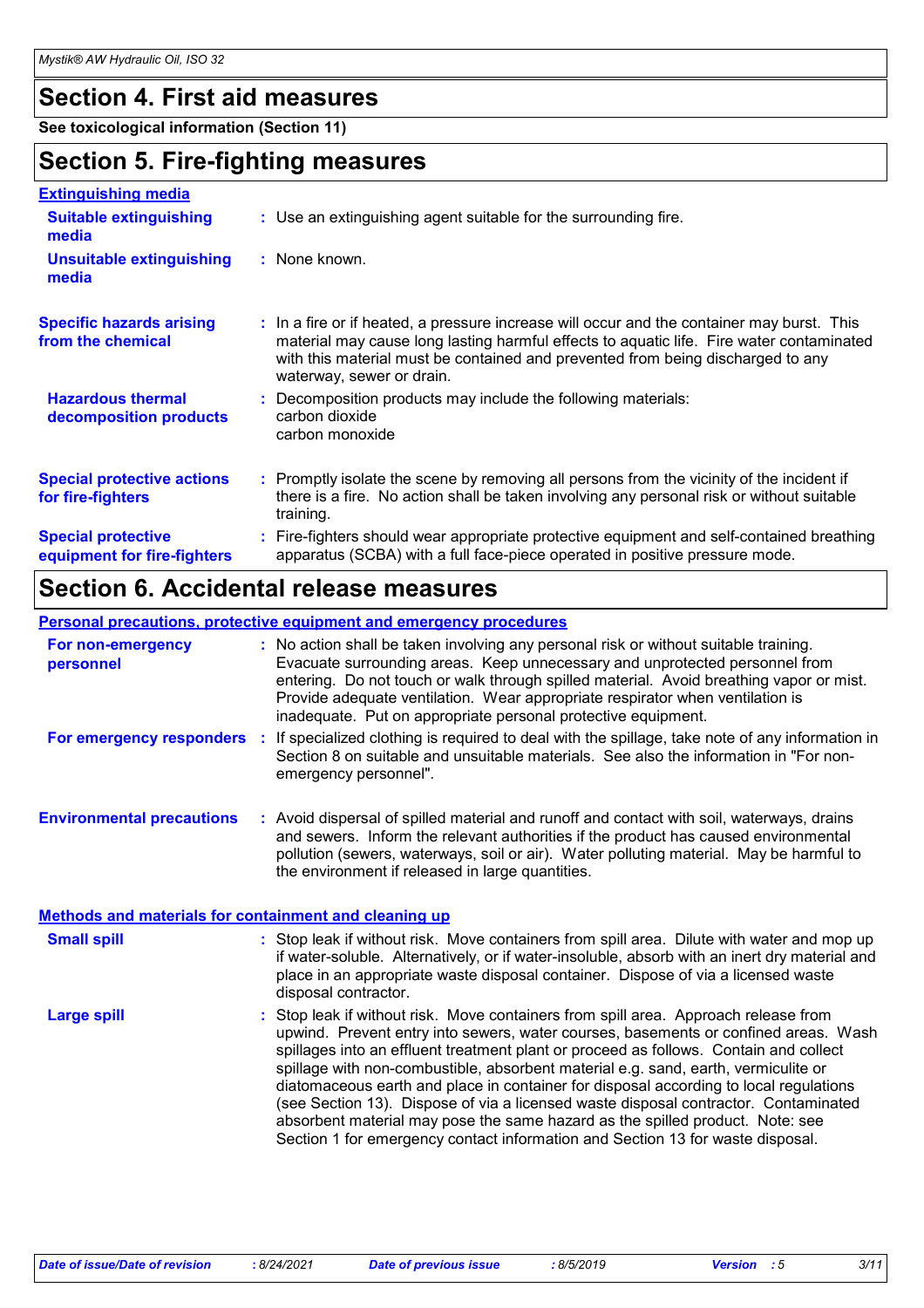## **Section 7. Handling and storage**

| <b>Precautions for safe handling</b>                                             |                                                                                                                                                                                                                                                                                                                                                                                                                                                                                                                                                                                    |
|----------------------------------------------------------------------------------|------------------------------------------------------------------------------------------------------------------------------------------------------------------------------------------------------------------------------------------------------------------------------------------------------------------------------------------------------------------------------------------------------------------------------------------------------------------------------------------------------------------------------------------------------------------------------------|
| <b>Protective measures</b>                                                       | : Put on appropriate personal protective equipment (see Section 8). Do not ingest. Avoid<br>contact with eyes, skin and clothing. Avoid breathing vapor or mist. Avoid release to<br>the environment. Keep in the original container or an approved alternative made from a<br>compatible material, kept tightly closed when not in use. Empty containers retain<br>product residue and can be hazardous. Do not reuse container.                                                                                                                                                  |
| <b>Advice on general</b><br>occupational hygiene                                 | : Eating, drinking and smoking should be prohibited in areas where this material is<br>handled, stored and processed. Workers should wash hands and face before eating,<br>drinking and smoking. Remove contaminated clothing and protective equipment before<br>entering eating areas. See also Section 8 for additional information on hygiene<br>measures.                                                                                                                                                                                                                      |
| <b>Conditions for safe storage,</b><br>including any<br><b>incompatibilities</b> | : Store in accordance with local regulations. Store in original container protected from<br>direct sunlight in a dry, cool and well-ventilated area, away from incompatible materials<br>(see Section 10) and food and drink. Keep container tightly closed and sealed until<br>ready for use. Containers that have been opened must be carefully resealed and kept<br>upright to prevent leakage. Do not store in unlabeled containers. Use appropriate<br>containment to avoid environmental contamination. See Section 10 for incompatible<br>materials before handling or use. |
|                                                                                  | Bulk Storage Conditions: Maintain all storage tanks in accordance with applicable<br>regulations. Use necessary controls to monitor tank inventories. Inspect all storage<br>tanks on a periodic basis. Test tanks and associated piping for tightness. Maintain the<br>automatic leak detection devices to assure proper working condition.                                                                                                                                                                                                                                       |

## **Section 8. Exposure controls/personal protection**

#### **Control parameters**

**Occupational exposure limits**

Distillates (petroleum), hydrotreated heavy paraffinic **ACGIH TLV (United States, 3/2019).** 

TWA: 5 mg/m<sup>3</sup> 8 hours. Form: Inhalable fraction

#### **OSHA PEL (United States, 5/2018).** TWA:  $5 \text{ mg/m}^3$  8 hours.

**NIOSH REL (United States, 10/2016).** TWA: 5 mg/m<sup>3</sup> 10 hours. Form: Mist STEL: 10 mg/m<sup>3</sup> 15 minutes. Form: Mist

Distillates (petroleum), solvent-refined heavy paraffinic **ACGIH TLV (United States, 3/2019).** 

TWA: 5 mg/m<sup>3</sup> 8 hours. Form: Inhalable fraction

## **OSHA PEL (United States, 5/2018).**

TWA:  $5 \text{ mg/m}^3$  8 hours.

## **NIOSH REL (United States, 10/2016).**

TWA: 5 mg/m<sup>3</sup> 10 hours. Form: Mist STEL: 10 mg/m<sup>3</sup> 15 minutes. Form: Mist

| <b>Appropriate engineering</b><br><b>controls</b> | : Good general ventilation should be sufficient to control worker exposure to airborne<br>contaminants.                                                                                                                                                                                                                                                                                           |
|---------------------------------------------------|---------------------------------------------------------------------------------------------------------------------------------------------------------------------------------------------------------------------------------------------------------------------------------------------------------------------------------------------------------------------------------------------------|
| <b>Environmental exposure</b><br><b>controls</b>  | Emissions from ventilation or work process equipment should be checked to ensure<br>they comply with the requirements of environmental protection legislation. In some<br>cases, vapor controls, filters or engineering modifications to the process equipment will<br>be necessary to reduce emissions to acceptable levels.                                                                     |
| <b>Individual protection measures</b>             |                                                                                                                                                                                                                                                                                                                                                                                                   |
| <b>Hygiene measures</b>                           | : Wash hands, forearms and face thoroughly after handling chemical products, before<br>eating, smoking and using the lavatory and at the end of the working period.<br>Appropriate techniques should be used to remove potentially contaminated clothing.<br>Wash contaminated clothing before reusing. Ensure that eyewash stations and safety<br>showers are close to the workstation location. |

| Date of issue/Date of revision | :8/24/2021 |
|--------------------------------|------------|
|--------------------------------|------------|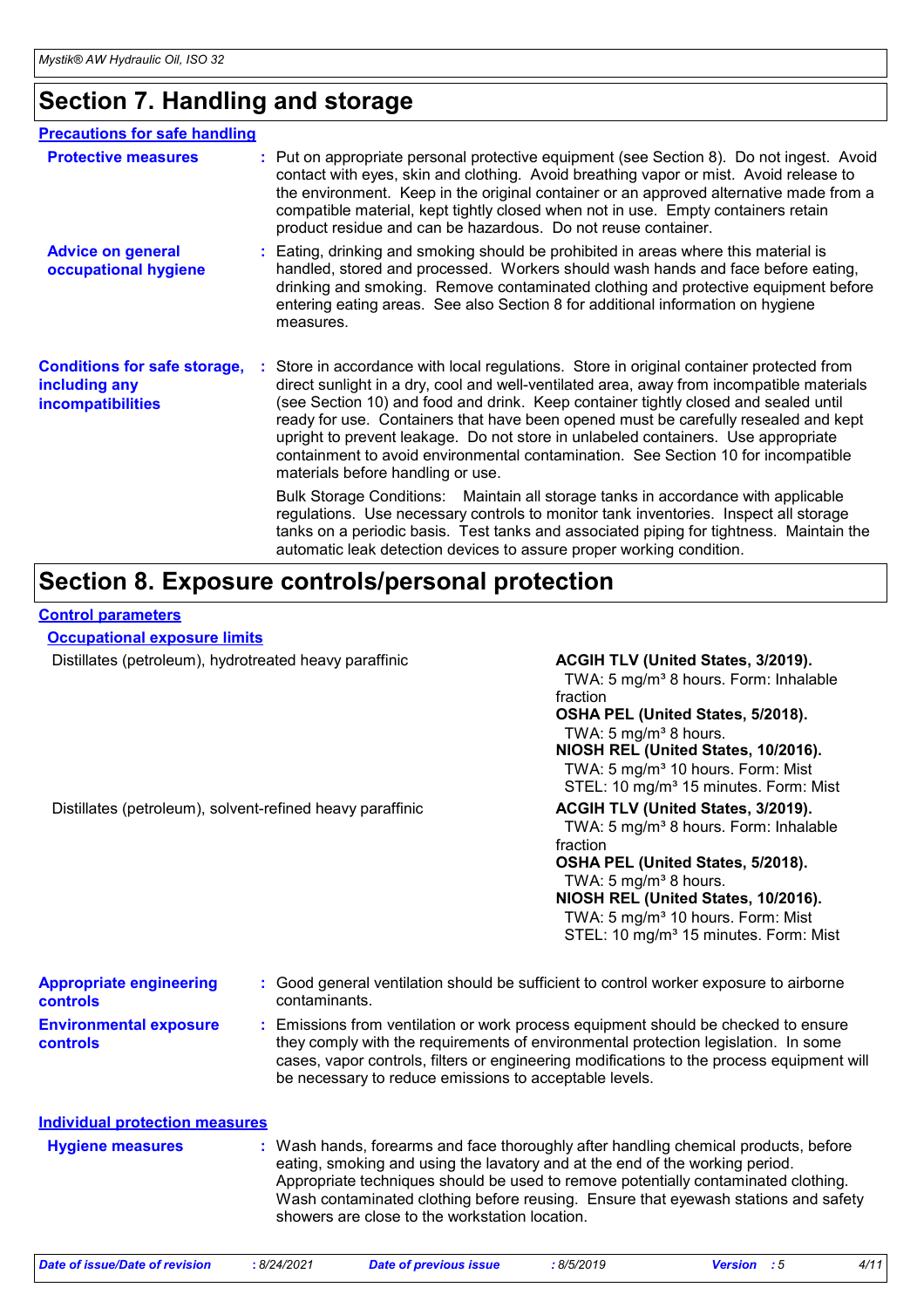## **Section 8. Exposure controls/personal protection**

| <b>Eye/face protection</b>    | : Safety glasses equipped with side shields are recommended as minimum protection in<br>industrial settings. If contact is possible, the following protection should be worn, unless<br>the assessment indicates a higher degree of protection: chemical splash goggles.<br>Safety eyewear complying with an approved standard should be used when a risk<br>assessment indicates this is necessary to avoid exposure to liquid splashes, mists,<br>gases or dusts. If inhalation hazards exist, a full-face respirator may be required<br>instead.                 |
|-------------------------------|---------------------------------------------------------------------------------------------------------------------------------------------------------------------------------------------------------------------------------------------------------------------------------------------------------------------------------------------------------------------------------------------------------------------------------------------------------------------------------------------------------------------------------------------------------------------|
| <b>Skin protection</b>        |                                                                                                                                                                                                                                                                                                                                                                                                                                                                                                                                                                     |
| <b>Hand protection</b>        | : Avoid skin contact with liquid. Chemical-resistant gloves complying with an approved<br>standard should be worn at all times when handling chemical products if a risk<br>assessment indicates this is necessary. Considering the parameters specified by the<br>glove manufacturer, check during use that the gloves are still retaining their protective<br>properties. It should be noted that the time to breakthrough for any glove material may<br>be different for different glove manufacturers. Leather gloves are not protective for<br>liquid contact. |
| <b>Body protection</b>        | : Personal protective equipment for the body should be selected based on the task being<br>performed and the risks involved and should be approved by a specialist before<br>handling this product.                                                                                                                                                                                                                                                                                                                                                                 |
| <b>Other skin protection</b>  | : Avoid skin contact with liquid. Appropriate footwear and any additional skin protection<br>measures should be selected based on the task being performed and the risks involved<br>and should be approved by a specialist before handling this product. Leather boots are<br>not protective for liquid contact.                                                                                                                                                                                                                                                   |
| <b>Respiratory protection</b> | : Avoid inhalation of gases, vapors, mists or dusts. Use a properly fitted, air-purifying or<br>supplied-air respirator complying with an approved standard if a risk assessment<br>indicates this is necessary. Respirator selection must be based on known or anticipated<br>exposure levels, the hazards of the product and the safe working limits of the selected<br>respirator.                                                                                                                                                                               |

## **Section 9. Physical and chemical properties**

| <b>Appearance</b>                               |                                                                                                                                                            |
|-------------------------------------------------|------------------------------------------------------------------------------------------------------------------------------------------------------------|
| <b>Physical state</b>                           | $:$ Liquid.                                                                                                                                                |
| <b>Color</b>                                    | : Light amber [Light]                                                                                                                                      |
| Odor                                            | Mild petroleum odor [Slight]                                                                                                                               |
| рH                                              | Not applicable.                                                                                                                                            |
| <b>Boiling point</b>                            | : Not available.                                                                                                                                           |
| <b>Flash point</b>                              | Open cup: 214°C (417.2°F) [Cleveland.]                                                                                                                     |
| Lower and upper explosive<br>(flammable) limits | $:$ Not available.                                                                                                                                         |
| <b>Vapor pressure</b>                           | $:$ Not available.                                                                                                                                         |
| <b>Vapor density</b>                            | $:$ Not available.                                                                                                                                         |
| <b>Relative density</b>                         | $:$ Not available.                                                                                                                                         |
| <b>Density Ibs/gal</b>                          | $: 7.14$ lbs/gal                                                                                                                                           |
| Density gm/cm <sup>3</sup>                      | $: 0.86$ g/cm <sup>3</sup>                                                                                                                                 |
| <b>Gravity, <sup>o</sup>API</b>                 | : 33.6                                                                                                                                                     |
| Flow time (ISO 2431)                            | $:$ Not available.                                                                                                                                         |
| <b>Viscosity</b>                                | Dynamic (room temperature): Not applicable.<br>Kinematic (room temperature): Not applicable.<br>Kinematic (40°C (104°F)): 0.32 cm <sup>2</sup> /s (32 cSt) |
| <b>Viscosity SUS</b>                            | : 155 SUS @100 F                                                                                                                                           |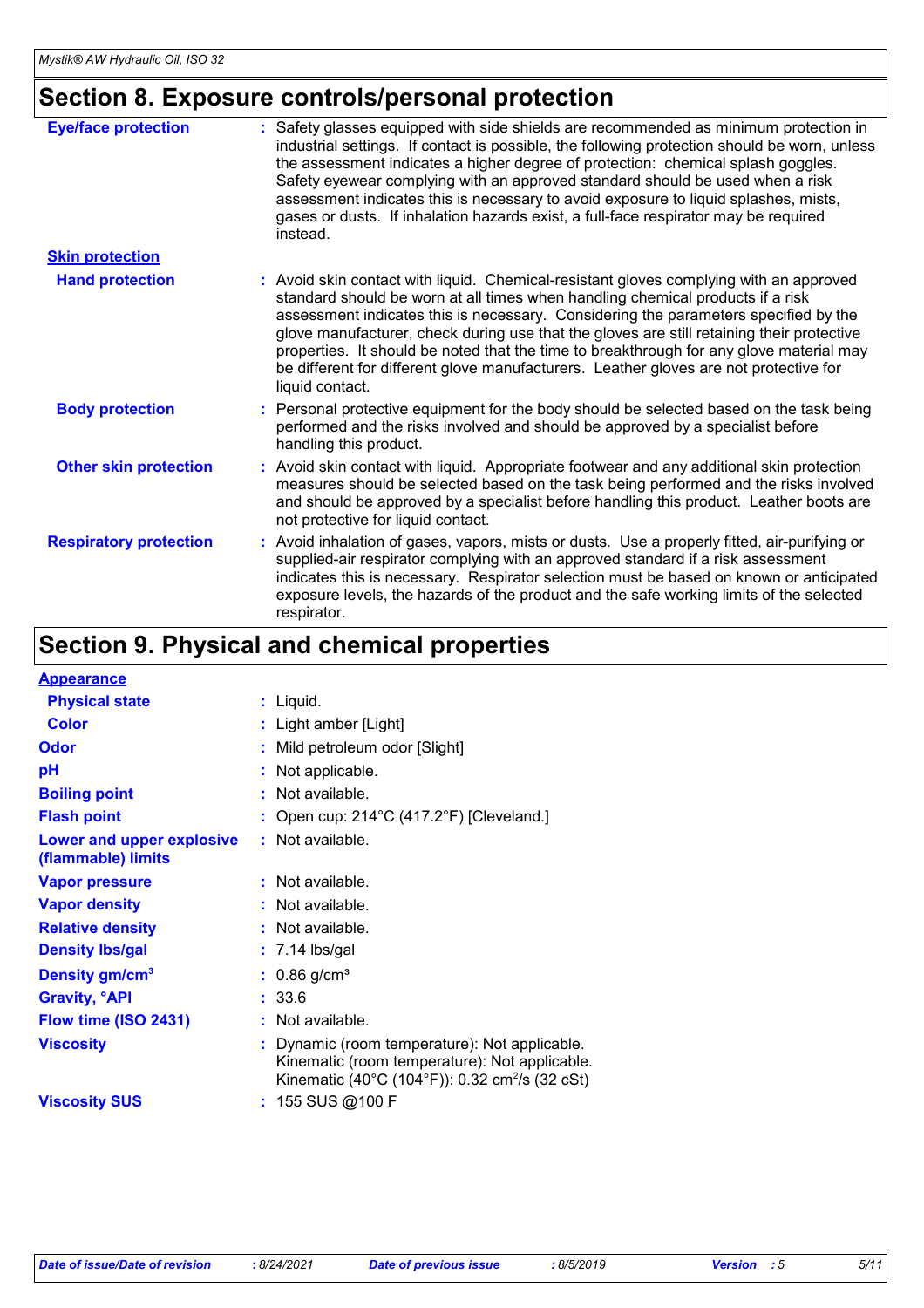## **Section 10. Stability and reactivity**

| <b>Reactivity</b>                                   | : Not expected to be Explosive, Self-Reactive, Self-Heating, or an Organic Peroxide<br>under US GHS Definition(s). |
|-----------------------------------------------------|--------------------------------------------------------------------------------------------------------------------|
| <b>Chemical stability</b>                           | : The product is stable.                                                                                           |
| <b>Possibility of hazardous</b><br><b>reactions</b> | : Under normal conditions of storage and use, hazardous reactions will not occur.                                  |
| <b>Conditions to avoid</b>                          | : No specific data.                                                                                                |
| <b>Incompatible materials</b>                       | : No specific data.                                                                                                |
| <b>Hazardous decomposition</b><br>products          | : Under normal conditions of storage and use, hazardous decomposition products should<br>not be produced.          |

## **Section 11. Toxicological information**

#### **Information on toxicological effects**

| <b>Acute toxicity</b> |  |  |  |  |  |  |
|-----------------------|--|--|--|--|--|--|
|                       |  |  |  |  |  |  |

| <b>RUULU LUAIVILY</b>                                           |               |                |             |                 |
|-----------------------------------------------------------------|---------------|----------------|-------------|-----------------|
| <b>Product/ingredient name</b>                                  | <b>Result</b> | <b>Species</b> | <b>Dose</b> | <b>Exposure</b> |
| Distillates (petroleum),<br>hydrotreated heavy paraffinic       | LD50 Dermal   | Rat            | -5000 mg/kg |                 |
|                                                                 | LD50 Oral     | Rat            | >5000 mg/kg |                 |
| Distillates (petroleum),<br>solvent-refined heavy<br>paraffinic | LD50 Dermal   | Rabbit         | 2000 mg/kg  |                 |
|                                                                 | LD50 Oral     | Rat            | 5000 mg/kg  |                 |

**Conclusion/Summary : Distillates (petroleum), hydrotreated heavy paraffinic**: Mineral oil mists derived from highly refined oils are reported to have low acute and sub-acute toxicities in animals. Effects from single and short-term repeated exposures to high concentrations of mineral oil mists well above applicable workplace exposure levels include lung inflammatory reaction, lipoid granuloma formation and lipoid pneumonia. In acute and sub-acute studies involving exposures to lower concentrations of mineral oil mists at or near current work place exposure levels produced no significant toxicological effects. **Distillates (petroleum), solvent-refined heavy paraffinic**: Mineral oil mists derived from highly refined oils are reported to have low acute and sub-acute toxicities in animals. Effects from single and short-term repeated exposures to high concentrations of mineral oil mists well above applicable workplace exposure levels include lung inflammatory reaction, lipoid granuloma formation and lipoid pneumonia. In acute and sub-acute studies involving exposures to lower concentrations of mineral oil mists at or near current work place exposure levels produced no significant toxicological effects.

#### **Irritation/Corrosion**

Not available.

| <b>Skin</b>               | $\therefore$ No additional information. |
|---------------------------|-----------------------------------------|
| <b>Eyes</b>               | : No additional information.            |
| <b>Respiratory</b>        | : No additional information.            |
| <b>Sensitization</b>      |                                         |
| Not available.            |                                         |
| <b>Skin</b>               | : No additional information.            |
| <b>Respiratory</b>        | : No additional information.            |
| <b>Mutagenicity</b>       |                                         |
| Not available.            |                                         |
| <b>Conclusion/Summary</b> | : No additional information.            |

```
Date of issue/Date of revision : 8/24/2021 Date of previous issue : 8/5/2019 Version : 5 6/11
```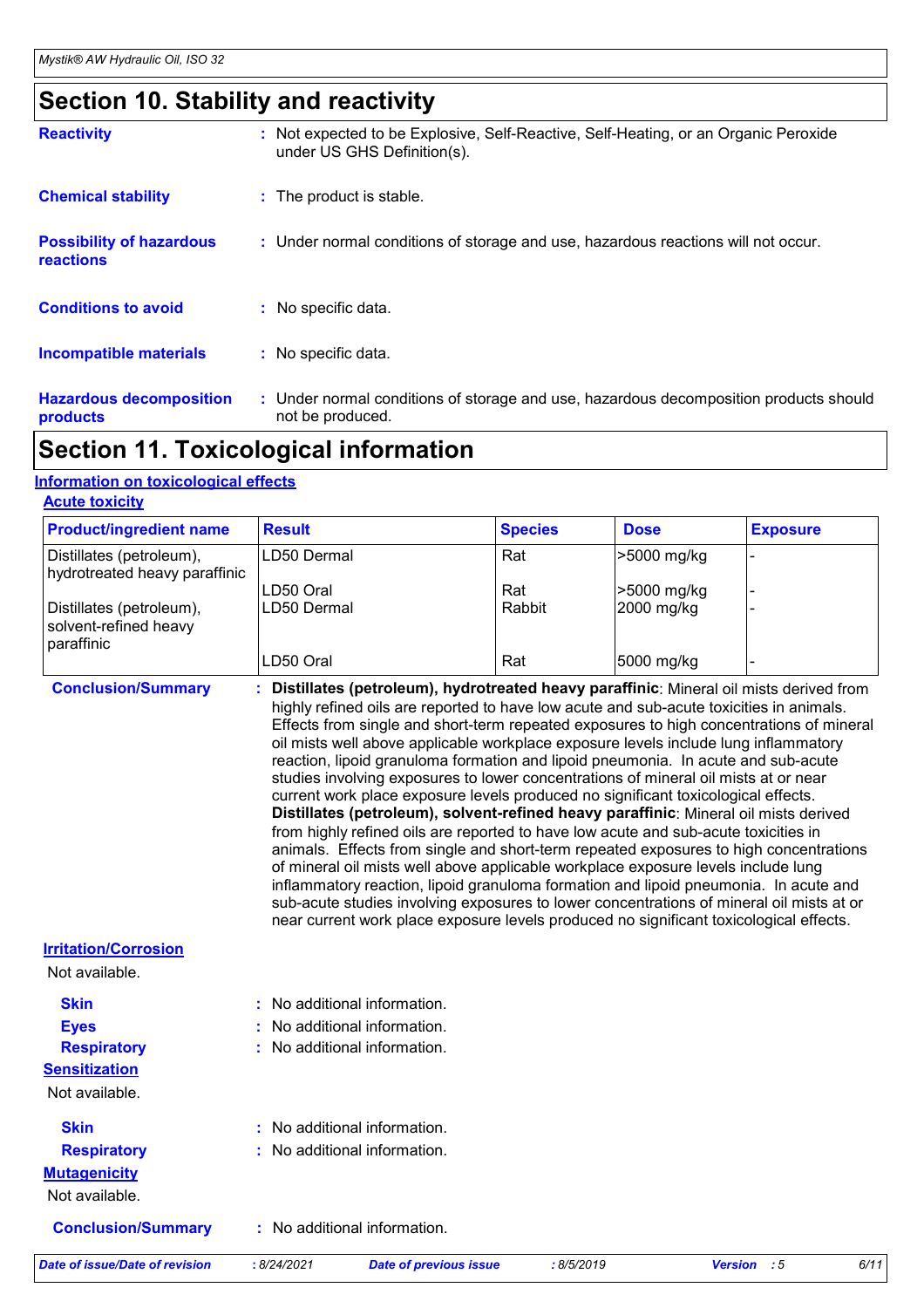## **Section 11. Toxicological information**

### **Carcinogenicity**

Not available.

| <b>Conclusion/Summary</b> |  |
|---------------------------|--|
|                           |  |

**Conclusion/Summary : Distillates (petroleum), solvent-refined heavy paraffinic**: In long term studies (up to two years) no carcinogenic effects have been reported in any animal species tested.

**Classification**

| <b>Product/ingredient name</b>                                                                       |                              | <b>OSHA</b>         | <b>IARC</b>                    | <b>NTP</b>                                                                               |  |  |  |  |  |  |
|------------------------------------------------------------------------------------------------------|------------------------------|---------------------|--------------------------------|------------------------------------------------------------------------------------------|--|--|--|--|--|--|
| Distillates (petroleum),<br>solvent-refined heavy<br>paraffinic                                      |                              |                     | 4                              |                                                                                          |  |  |  |  |  |  |
| <b>Reproductive toxicity</b><br>Not available.                                                       |                              |                     |                                |                                                                                          |  |  |  |  |  |  |
| <b>Conclusion/Summary</b><br>: No additional information.<br><b>Teratogenicity</b><br>Not available. |                              |                     |                                |                                                                                          |  |  |  |  |  |  |
| <b>Conclusion/Summary</b>                                                                            | : No additional information. |                     |                                |                                                                                          |  |  |  |  |  |  |
| <b>Specific target organ toxicity (single exposure)</b><br>Not available.                            |                              |                     |                                |                                                                                          |  |  |  |  |  |  |
| <b>Specific target organ toxicity (repeated exposure)</b><br>Not available.                          |                              |                     |                                |                                                                                          |  |  |  |  |  |  |
| <b>Aspiration hazard</b><br>Not available.                                                           |                              |                     |                                |                                                                                          |  |  |  |  |  |  |
| <b>Information on the likely</b><br>routes of exposure                                               |                              | : Not available.    |                                |                                                                                          |  |  |  |  |  |  |
| <b>Potential acute health effects</b>                                                                |                              |                     |                                |                                                                                          |  |  |  |  |  |  |
| <b>Eye contact</b>                                                                                   |                              |                     |                                | : No known significant effects or critical hazards.                                      |  |  |  |  |  |  |
| <b>Inhalation</b>                                                                                    |                              |                     |                                | : No known significant effects or critical hazards.                                      |  |  |  |  |  |  |
| <b>Skin contact</b>                                                                                  |                              |                     | Initial symptoms may be minor. | Injection of pressurized hydrocarbons can cause severe permanent tissue damage.          |  |  |  |  |  |  |
| <b>Ingestion</b>                                                                                     |                              |                     |                                | : No known significant effects or critical hazards.                                      |  |  |  |  |  |  |
| Symptoms related to the physical, chemical and toxicological characteristics                         |                              |                     |                                |                                                                                          |  |  |  |  |  |  |
| <b>Eye contact</b>                                                                                   |                              | : No specific data. |                                |                                                                                          |  |  |  |  |  |  |
| <b>Inhalation</b>                                                                                    |                              | : No specific data. |                                |                                                                                          |  |  |  |  |  |  |
| <b>Skin contact</b>                                                                                  |                              | : No specific data. |                                |                                                                                          |  |  |  |  |  |  |
| <b>Ingestion</b>                                                                                     |                              | : No specific data. |                                |                                                                                          |  |  |  |  |  |  |
|                                                                                                      |                              |                     |                                | Delayed and immediate effects and also chronic effects from short and long term exposure |  |  |  |  |  |  |
| <b>Short term exposure</b>                                                                           |                              |                     |                                |                                                                                          |  |  |  |  |  |  |
| <b>Potential immediate</b><br>effects                                                                |                              | : Not available.    |                                |                                                                                          |  |  |  |  |  |  |
| <b>Potential delayed effects</b>                                                                     |                              | : Not available.    |                                |                                                                                          |  |  |  |  |  |  |
| <b>Long term exposure</b><br><b>Potential immediate</b><br>effects                                   |                              | : Not available.    |                                |                                                                                          |  |  |  |  |  |  |
| <b>Potential delayed effects</b>                                                                     |                              | : Not available.    |                                |                                                                                          |  |  |  |  |  |  |
| <b>Potential chronic health effects</b>                                                              |                              |                     |                                |                                                                                          |  |  |  |  |  |  |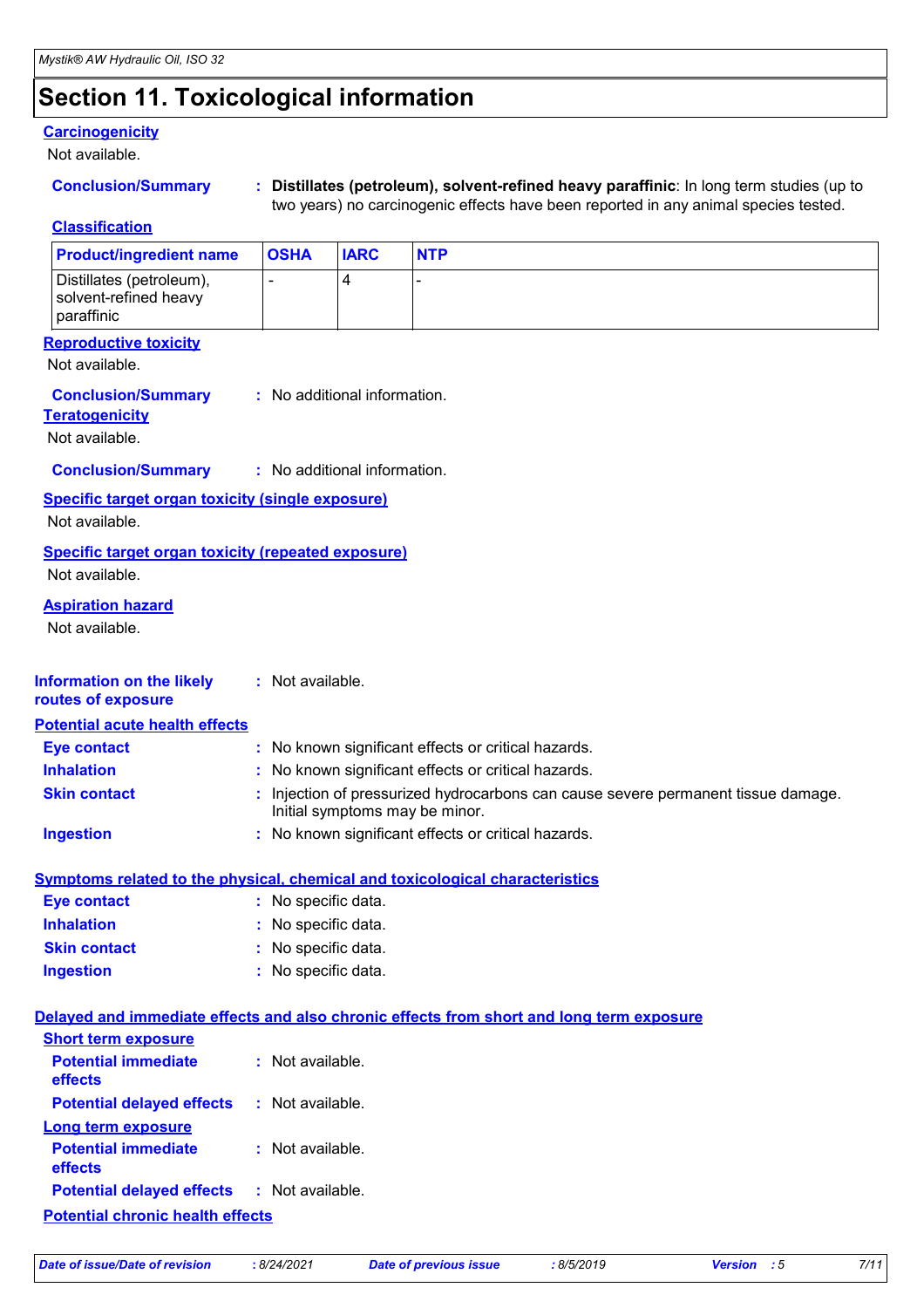## **Section 11. Toxicological information**

#### Not available.

| <b>General</b>               | : No known significant effects or critical hazards. |
|------------------------------|-----------------------------------------------------|
| <b>Carcinogenicity</b>       | : No known significant effects or critical hazards. |
| <b>Mutagenicity</b>          | : No known significant effects or critical hazards. |
| <b>Teratogenicity</b>        | : No known significant effects or critical hazards. |
| <b>Developmental effects</b> | : No known significant effects or critical hazards. |
| <b>Fertility effects</b>     | : No known significant effects or critical hazards. |

## **Section 12. Ecological information**

#### **Toxicity**

| Not available.                       |                  |
|--------------------------------------|------------------|
| <b>Conclusion/Summary</b>            | : Not available. |
| <b>Persistence and degradability</b> |                  |
| Not available.                       |                  |

**Conclusion/Summary :** Not available.

#### **Bioaccumulative potential**

| <b>Product/ingredient name</b>                                  | $\mathsf{LogP}_\mathsf{ow}$ | <b>BCF</b> | <b>Potential</b> |
|-----------------------------------------------------------------|-----------------------------|------------|------------------|
| Distillates (petroleum),<br>solvent-refined heavy<br>paraffinic | 3.9 <sub>to</sub> 6         |            | high             |

#### **Mobility in soil**

**Soil/water partition coefficient (KOC) :** Not available.

**Other adverse effects** : No known significant effects or critical hazards.

## **Section 13. Disposal considerations**

The generation of waste should be avoided or minimized wherever possible. Disposal of this product, solutions and any by-products should at all times comply with the requirements of environmental protection and waste disposal legislation and any regional local authority requirements. Dispose of surplus and non-recyclable products via a licensed waste disposal contractor. Waste should not be disposed of untreated to the sewer unless fully compliant with the requirements of all authorities with jurisdiction. Waste packaging should be recycled. Incineration or landfill should only be considered when recycling is not feasible. This material and its container must be disposed of in a safe way. Care should be taken when handling emptied containers that have not been cleaned or rinsed out. Empty containers or liners may retain some product residues. Avoid dispersal of spilled material and runoff and contact with soil, waterways, drains and sewers. **Disposal methods :**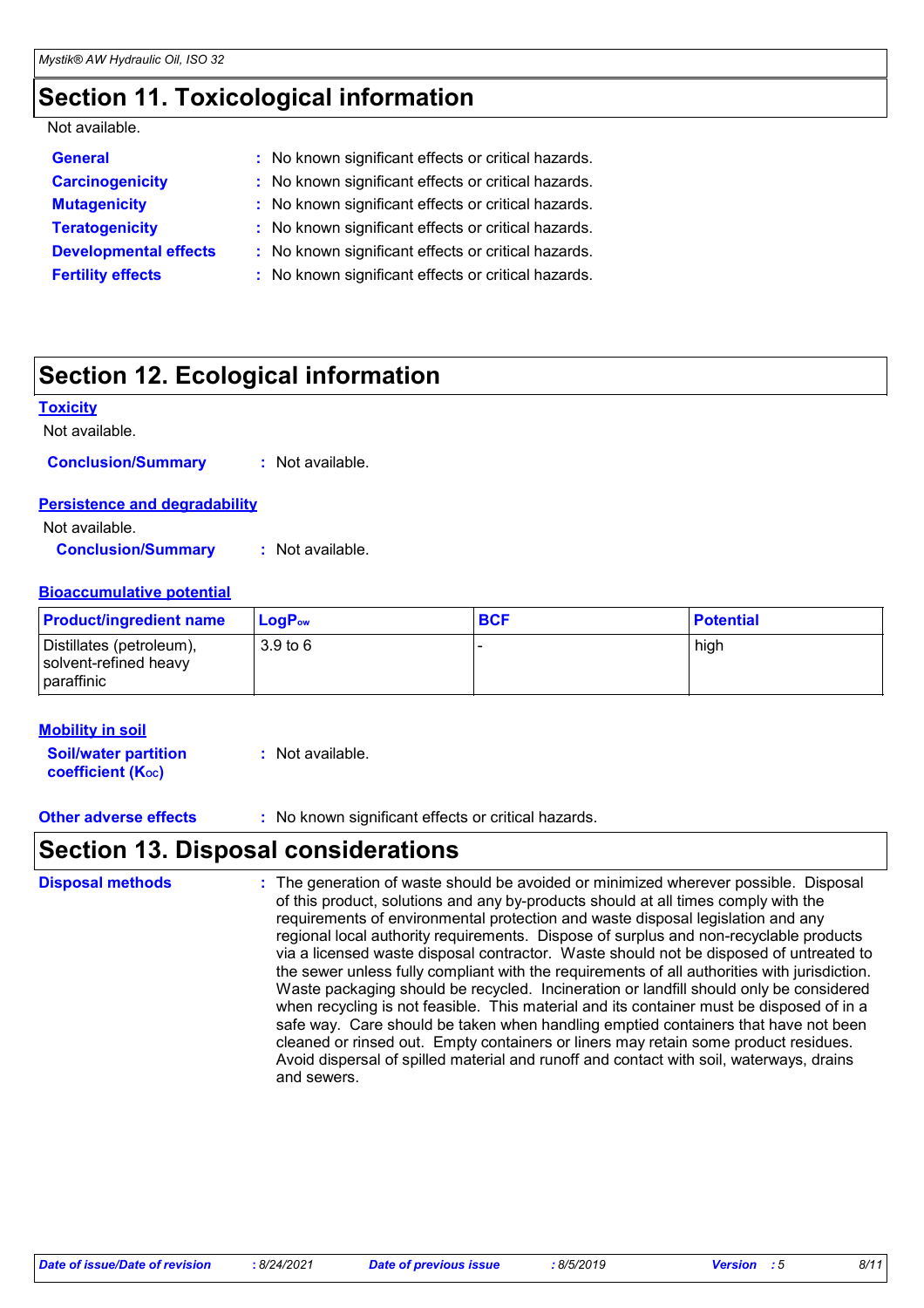## **Section 14. Transport information**

|                                      | <b>DOT Classification</b> | <b>IMDG</b>              | <b>IATA</b>              |
|--------------------------------------|---------------------------|--------------------------|--------------------------|
| <b>UN number</b>                     | Not regulated.            | Not regulated.           | Not regulated.           |
| <b>UN proper</b><br>shipping name    | $\overline{\phantom{0}}$  | ۰                        | ٠                        |
| <b>Transport</b><br>hazard class(es) | $\overline{\phantom{0}}$  | $\overline{\phantom{0}}$ | $\overline{\phantom{0}}$ |
| <b>Packing group</b>                 | $\overline{\phantom{a}}$  | $\overline{\phantom{a}}$ | $\overline{\phantom{a}}$ |
| <b>Environmental</b><br>hazards      | ∣No.                      | No.                      | No.                      |

**Oil:** The product(s) represented by this SDS is (are) regulated as "oil" under 49 CFR Part 130. Shipments by rail or highway in packaging having a capacity of 3500 gallons or more or in a quantity greater 42,000 gallons are subject to these requirements. In addition, mixtures containing 10% or more of this product may be subject to these requirements.

**Special precautions for user** : Transport within user's premises: always transport in closed containers that are upright and secure. Ensure that persons transporting the product know what to do in the event of an accident or spillage.

**Transport in bulk according :** Not available. **to Annex II of MARPOL and the IBC Code**

## **Section 15. Regulatory information**

**U.S. Federal regulations : Clean Water Act (CWA) 307**: Phosphorodithioic acid, O,O-di-C1-14-alkyl esters, zinc salts; toluene; phenol **Clean Water Act (CWA) 311**: toluene; phenol **United States inventory (TSCA 8b)**: All components are listed or exempted.

> This material is classified as an oil under Section 311 of the Clean Water Act (CWA) and the Oil Pollution Act of 1990 (OPA). Discharges or spills which produce a visible sheen on waters of the United States, their adjoining shorelines, or into conduits leading to surface waters must be reported to the EPA's National Response Center at (800) 424-8802.

#### **SARA 302/304**

**Composition/information on ingredients**

|               |      |  |                  |                                                     | <b>SARA 304 RQ</b> |  |
|---------------|------|--|------------------|-----------------------------------------------------|--------------------|--|
| $\frac{9}{6}$ |      |  |                  | (lbs)                                               | (gallons)          |  |
| < 0.001       | Yes. |  |                  | 1000                                                |                    |  |
|               |      |  | <b>EHS</b> (lbs) | <b>SARA 302 TPQ</b><br>(gallons)<br>$ 500/10000 $ - |                    |  |

**SARA 304 RQ :** 106100795.8 lbs / 48169761.3 kg [14796633.3 gal / 56011350.3 L]

### **SARA 311/312**

**Classification :** Not applicable.

**Composition/information on ingredients**

No products were found.

#### **State regulations**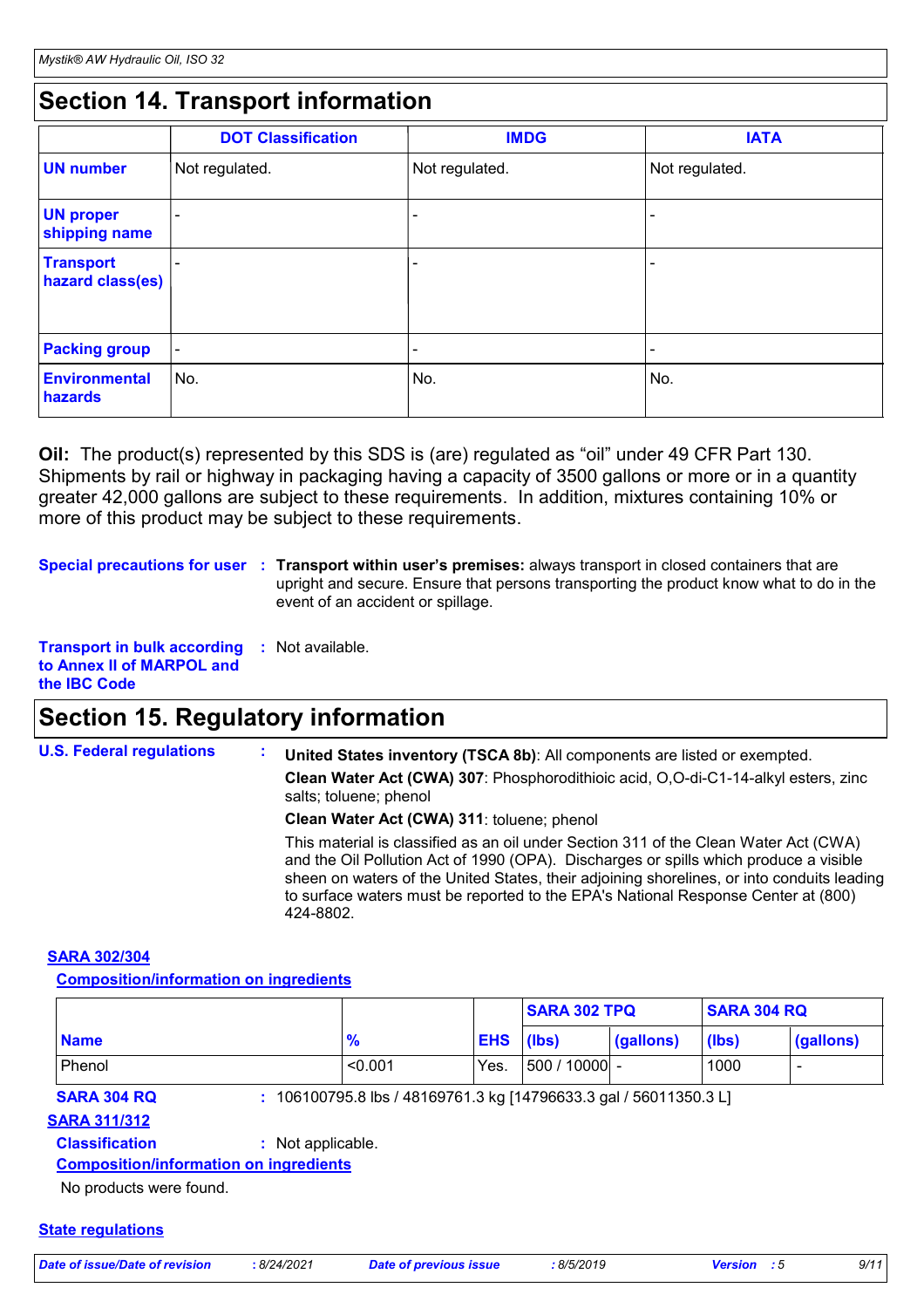## **Section 15. Regulatory information**

| <b>Massachusetts</b> | : None of the components are listed. |
|----------------------|--------------------------------------|
| <b>New York</b>      | : None of the components are listed. |
| <b>New Jersey</b>    | : None of the components are listed. |
| <b>Pennsylvania</b>  | : None of the components are listed. |

#### **California Prop. 65 Clear and Reasonable Warnings (2018)**

WARNING: This product can expose you to chemicals including Ethyl acrylate, which is known to the State of California to cause cancer, and Toluene, which is known to the State of California to cause birth defects or other reproductive harm. For more information go to www.P65Warnings.ca.gov.

| Ingredient name | $\frac{9}{6}$ | <b>Cancer</b> | Reproductive | No significant risk<br><b>level</b> | <b>Maximum</b><br>acceptable dosage<br><b>level</b> |
|-----------------|---------------|---------------|--------------|-------------------------------------|-----------------------------------------------------|
| toluene         | < 0.01        | No.           | Yes.         | -                                   | Yes.                                                |
| ethyl acrylate  | < 0.001       | Yes.          | No.          | $\overline{\phantom{0}}$            |                                                     |

#### **International regulations**

#### **Inventory list**

| <b>United States</b>     | : All components are listed or exempted.                                             |
|--------------------------|--------------------------------------------------------------------------------------|
| <b>Australia</b>         | : All components are listed or exempted.                                             |
| <b>Canada</b>            | : All components are listed or exempted.                                             |
| <b>China</b>             | : Not determined.                                                                    |
| <b>Europe</b>            | : All components are listed or exempted.                                             |
| <b>Japan</b>             | : Japan inventory (ENCS): Not determined.<br>Japan inventory (ISHL): Not determined. |
| <b>Malaysia</b>          | : Not determined.                                                                    |
| <b>New Zealand</b>       | : All components are listed or exempted.                                             |
| <b>Philippines</b>       | : All components are listed or exempted.                                             |
| <b>Republic of Korea</b> | : All components are listed or exempted.                                             |
| <b>Taiwan</b>            | : Not determined.                                                                    |
| <b>Thailand</b>          | : Not determined.                                                                    |
| <b>Turkey</b>            | : Not determined.                                                                    |
| <b>Viet Nam</b>          | : Not determined.                                                                    |

## **Section 16. Other information**

**National Fire Protection Association (U.S.A.)**



**Reprinted with permission from NFPA 704-2001, Identification of the Hazards of Materials for Emergency Response Copyright ©1997, National Fire Protection Association, Quincy, MA 02269. This reprinted material is not the complete and official position of the National Fire Protection Association, on the referenced subject which is represented only by the standard in its entirety.**

**Copyright ©2001, National Fire Protection Association, Quincy, MA 02269. This warning system is intended to be interpreted and applied only by properly trained individuals to identify fire, health and reactivity hazards of chemicals. The user is referred to certain limited number of chemicals with recommended classifications in NFPA 49 and NFPA 325, which would be used as a guideline only. Whether the chemicals are classified by NFPA or not, anyone using the 704 systems to classify chemicals does so at their own risk.**

#### **Procedure used to derive the classification**

| <b>Classification</b>                   | <b>Justification</b> |
|-----------------------------------------|----------------------|
| AQUATIC HAZARD (LONG-TERM) - Category 4 | Calculation method   |